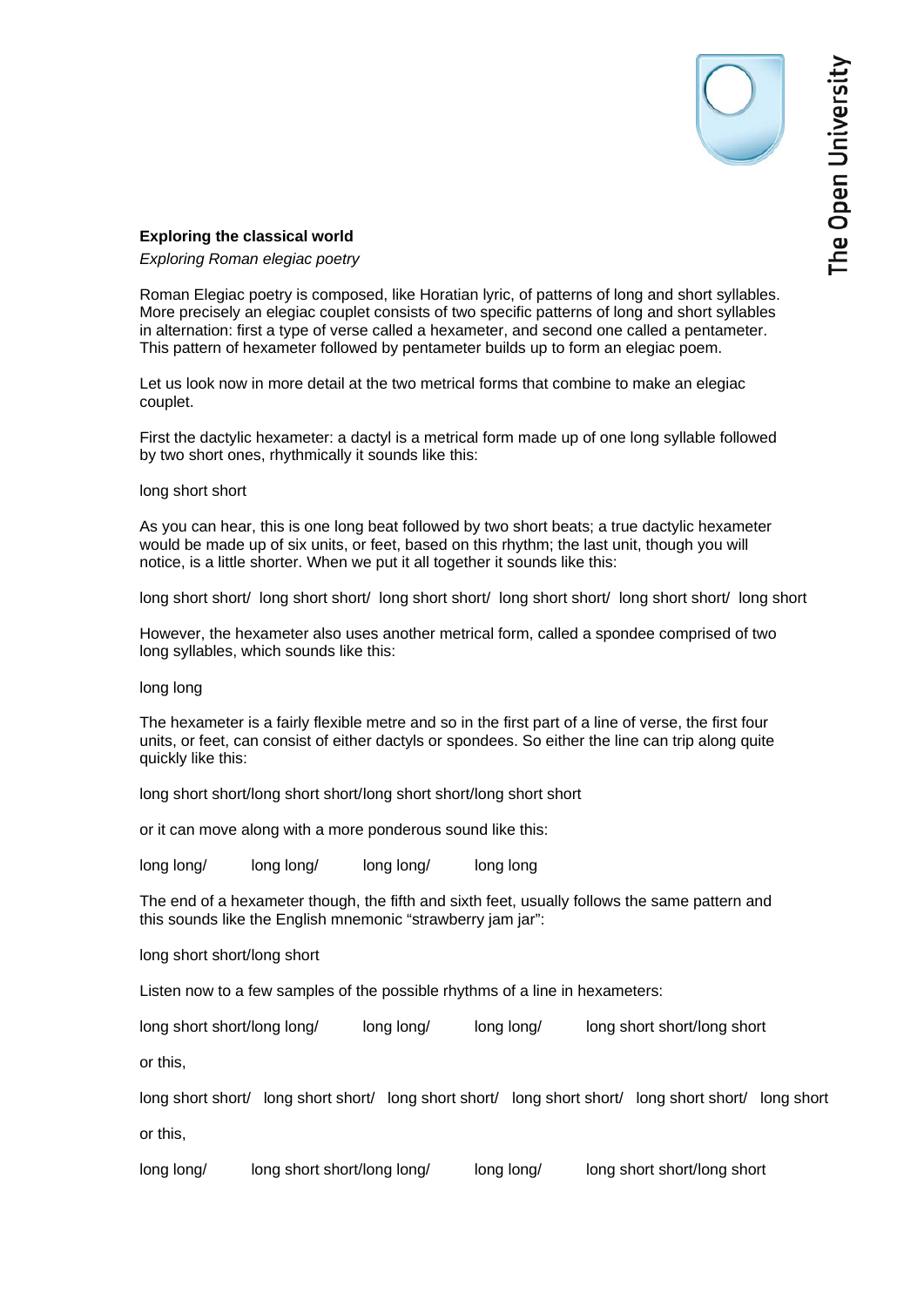Can you hear that a great variety of rhythms are possible when the faster sound of the dactyl is combined with that of the spondee. This allows the poet to speed up or slow down his verse and in this manner the rhythm to be used to mirror the action and sound of what the poet is describing.

It is very unusual for lines to be made up predominately of either the fast tripping rhythm of the dactyl or the slow ponderous beat of the spondee. Such repetition can be used for special effect but it would become too predictable and boring if repeated over and over. Let me just show you one such example of a repetitive rhythm that does serve to reinforce the meaning and sound of the words. This is line of Virgil, a true dactylic hexameter, where the short quick rhythm of the dactyls meshes with the harsh sound of the consonants to convey the sound of a galloping horse:

Quadrupe/dante pu/trem soni/tu quatit/ ungula/ campum

Let us turn now to the second part of an elegiac couplet which consists of a line of poetry known as a dactylic pentameter. This is a metre made up of five metrical units, or feet, but it is easier really to think of the metre as consisting of two half hexameters fitted next to each other. Again, a true dactylic pentameter would have a quick tripping rhythm like this:

long short short/ long short short/ long // long short short/ long short short/ long

But once again the pentameter also allows the use of spondees to vary the rhythm. This variation, however, can only happen in the first half of a pentameter. So the beginning of a pentameter could move along briskly like this:

long short short/ long short short

or it could move along more slowly like this:

long long/ long long

However, the second part of the line always follows this pattern:

long // long short short/ long short short/ long

The only variation possible here is that the last syllable can be long or short.

In practice most pentameters combine long and short rhythms. Here are a couple of examples of the rhythm of a pentameter in action:

First this,

long short short/ long long/ long // long short short/ long short short/ short

and now this,

long long/ long short short/ long // long short short/ long short short/ long

Now let's listen to two examples of the rhythm of a complete elegiac couplet, a hexameter followed by a pentameter, first this,

long long/ long short short/ long short short/ long long/ long short short/ long long

long short short/ long short short/ long// long short short/ long short short/ long

now this,

long short short/ long long/ long long/ long long/ long short short/ long short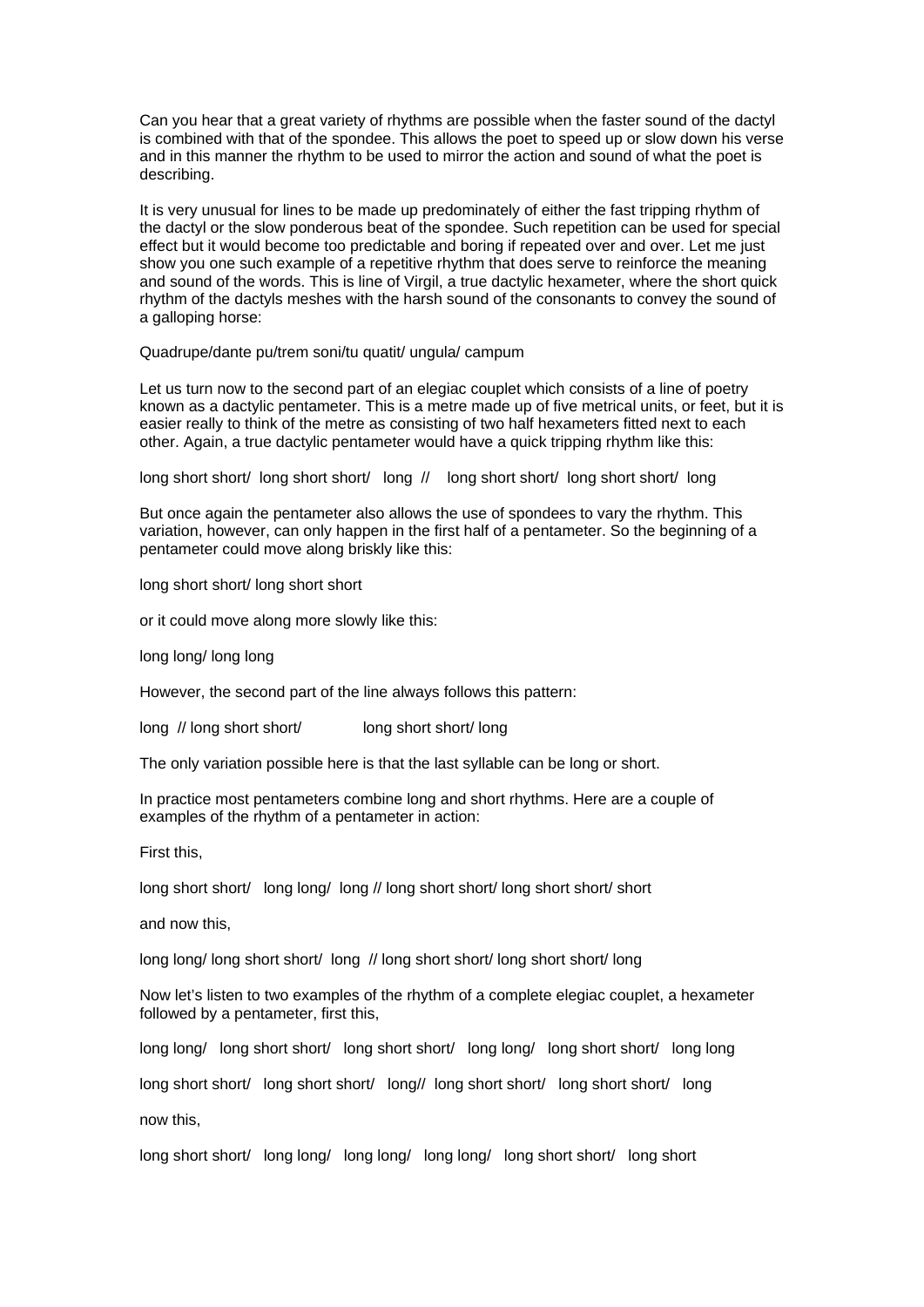long long/ long long/ long// long short short/ long short short/ long

You will notice here how the second example of an elegiac couplet has a far slower rhythm than the first. In this case the rhythm mirrors the sombre thoughts that the poet is trying to express; the rhythm of these lines matches a couplet of Propertius that translates as, "Once the dead have entered the jurisdiction of the underworld, the way is barred by inexorable steel." Here the poet has deliberately employed a slower rhythm to reflect the content of the couplet.

Again, this has been an analysis very much focused on the underlying rhythmic patterns of this form of poetry. We do though have to bear in mind once more that the stresses of the rhythm are only one aspect of the total effect of the poetry which also relies on a dynamic interplay of rhythmic and word stresses.

It is true though that in the Latin hexameter the stresses of the rhythm and natural stresses on the Latin words as they are pronounced almost always coincide at the end of the line so the listener is reminded at the end of each hexameter at least of the basic rhythmic pattern.

To hear this type of poetry in Latin let us listen now to Martin read the first part of Propertius book two, poem seven,

Reading of Propertius 2.7

Now let us listen to Leighton reading a translation of these same lines of the poem

Reading of translation of Propertius 2.7 in English

Once again, an English translation of a Latin original is invariably a matter of compromise, the production of good English idiom has to be traded off against the attempt to reproduce the sound and rhythm of the Latin. The English translation you will notice is fluid and accessible and puts across the sentiments of the poem forcibly but do you get a sense of the rhythm and sound of the elegiac couplet?

We will listen to some readings of brief extracts from Virgil's *Aeneid*. Virgil's *Aeneid* is written in continuous hexameters – the metre that comprises the first line of the elegiac couplet that we have just listened to.

To give you a sense now of the rhythm of Virgil's hexameters in action listen to the rhythm of the following, this is the metrical scheme for the first seven lines of Virgil's *Aeneid*.

long short short/ long short short/ long long/ long long/ long short short/ long long

long short short/ long long/ long short short/ long long/ long short short/ long long

long short short/ long long/ long long/ long long/ long short short/ long long

long short short/ long long/ long short short/ long long/ long short short/ long short

long short short/ long long/ long long/ long long/ long short short/ long short

long long/ long short short/ long short short/ long short short/ long short short/ long short

long long/ long short short/ long long/ long long/ long short short/ long long

Can you hear how the patterns of dactyls (long short short) and spondees (long long) combine to form different rhythms. In these seven lines there are 5 different rhythmic patterns. The first three lines are all different and then the fourth line repeats the rhythm of the second line and the fifth line repeats that of the third line. This gives you some idea of the variety of rhythms that can be achieved with this metre and also how a poet can skillfully entwine repetitions of the same pattern.